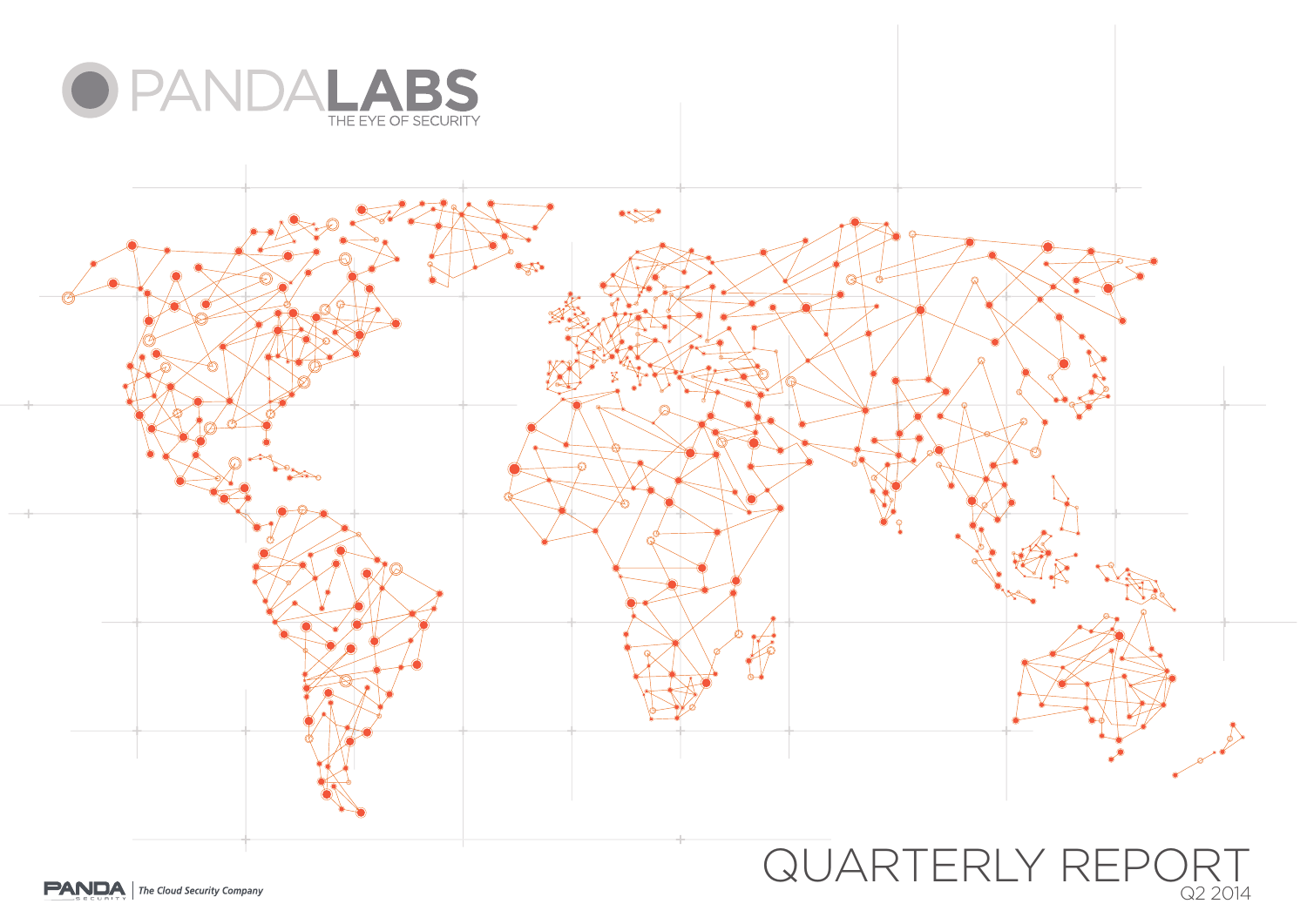



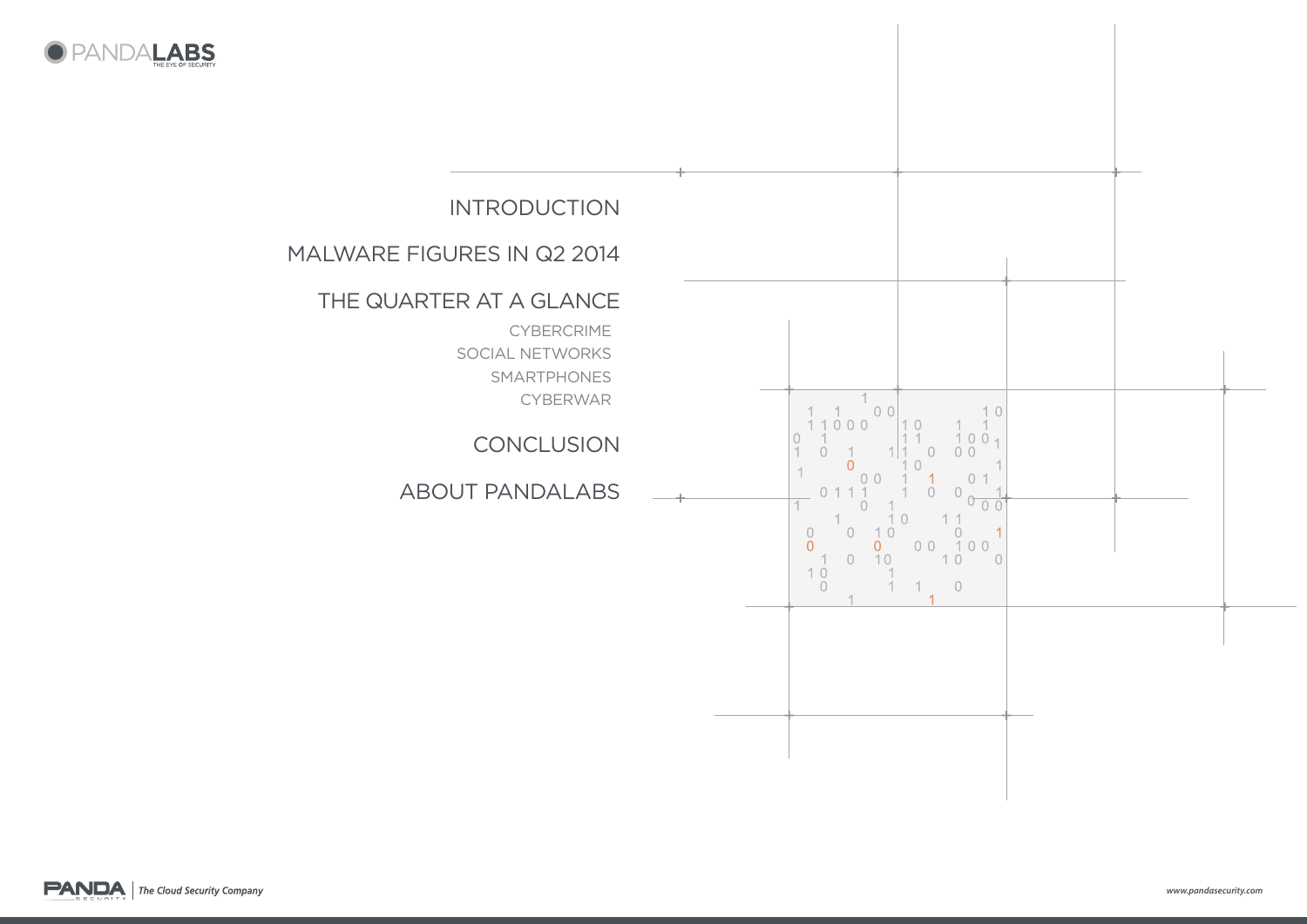

# introduction

In this report we'll be taking a look at events in the world of IT security during the second quarter of 2014.

### Malware continues to be created at the record levels we saw at the beginning of 2014

Users are under attack from many applications which although they may not install malware as such, are nonetheless unwanted by users. We will look at the impact of these **PUPs (Potentially Unwanted Programs)** in more detail later in this report.

We will also talk about the attacks suffered by companies such as **eBay, Spotify or Domino's Pizza**, as well as those launched by the cyber-hacking group the Syrian Electronic Army (SEA).

We will see how attacks on smartphones are no longer restricted to **Android**, but also **iOS,** which has been in the line of fire this quarter.

Regarding cyber-espionage, we will be reviewing the latest reported attacks, such as the one on the **Belgian Foreign Affairs Office**, and the impact of the most recent cases of Internet **spying** and the measures taken by some governments in consequence.

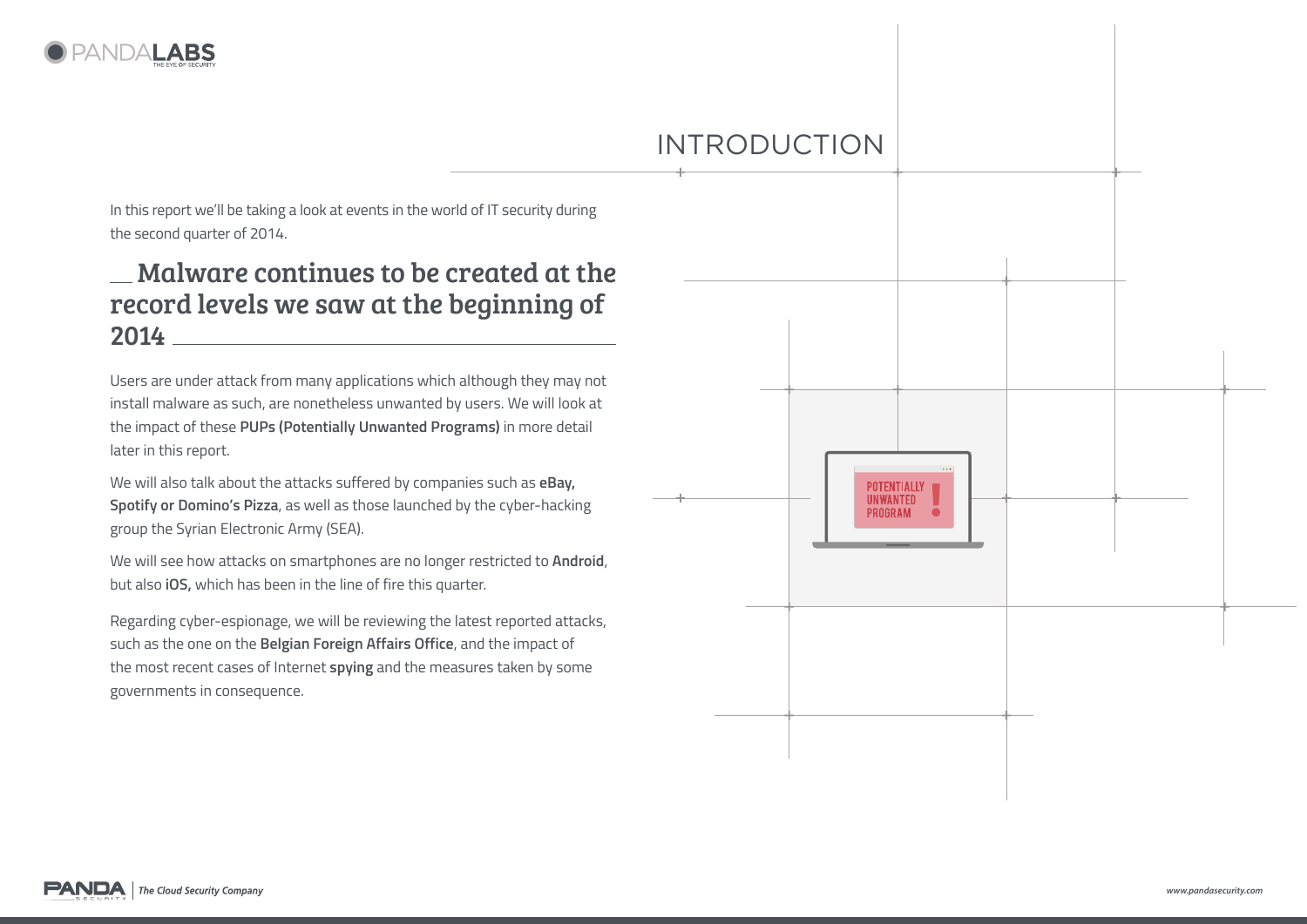

# MALWArE FiGurES in Q2

We started the year with malware creation reaching record breaking levels and the second quarter has been much the same. At PandaLabs we recorded 15 million new malware samples over the last three months, which represents an average of over 160,000 new samples created every day. While Trojans are still the most common type of malware, accounting for 58.20% of newly created threats, this is notably lower than the percentage recorded in the previous quarter. This, however, is not so much due to a drop in number of new Trojans rather to a substantial increase in PUPs (Potentially Unwanted Programs).

This increase in the number of PUPs is not by chance. Over recent months we have witnessed a significant increase in the creation of software bundlers, programs that install PUPs on computers along with the programs that the user actually wants to install -without asking for the user's consent. Although these bundlers have been around for some time, new companies have sprung up who exploit these programs and profit from installing unwanted software without properly informing the user. Panda Security has decided to protect our customers against this type of attack, which is why these programs are reflected in our data on newly created malware.

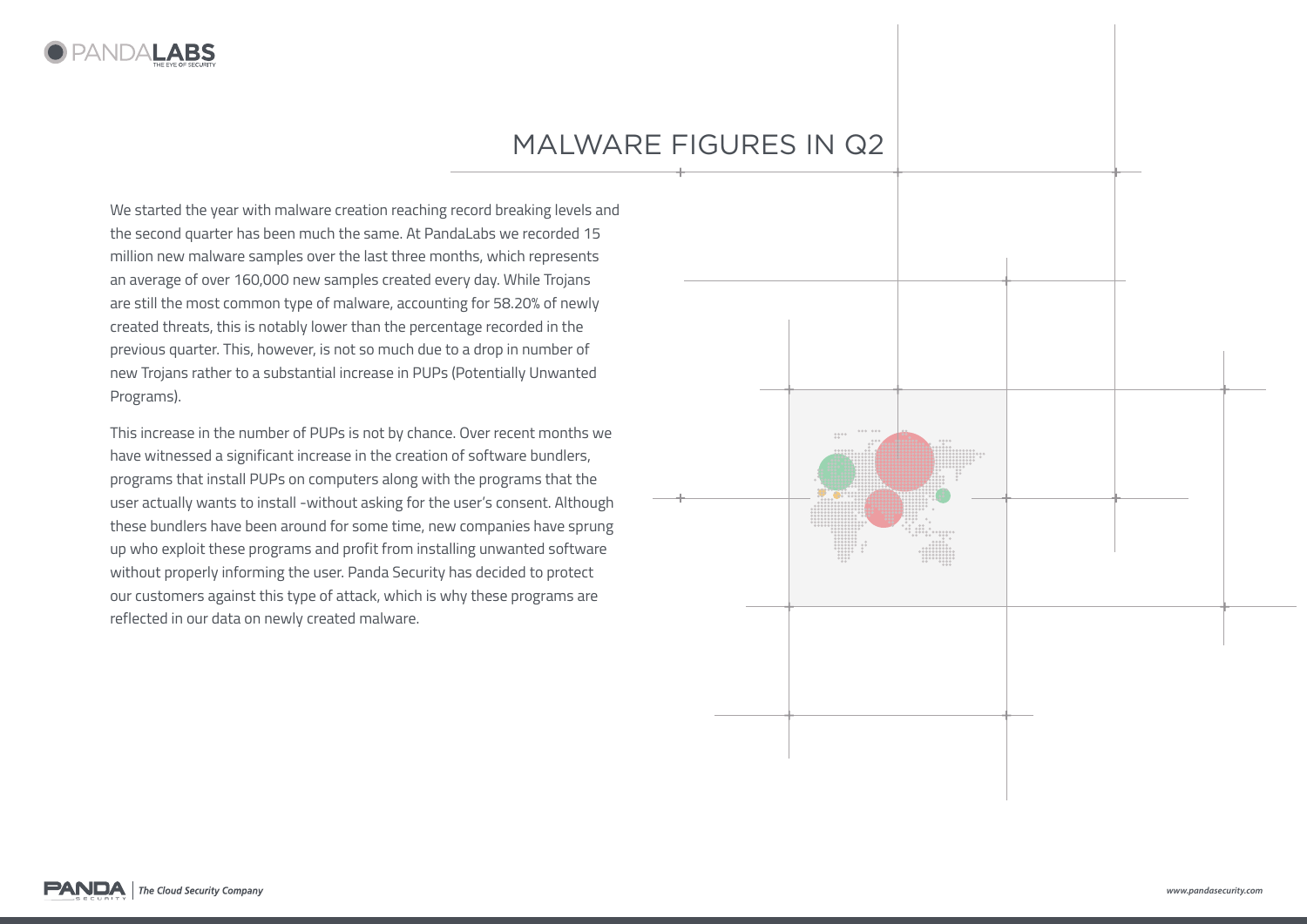

NEW MALWARE CREATED IN THE SECOND QUARTER OF 2014, BY TYPE



If we analyze infections around the world, the figures are similar to those for new malware created:

### INFECTIONS BY TYPE OF MALWARE IN Q2 2014



Trojans continue to top the infections ranking, though PUPs also figure high up in second place, with a rate of 24.77%, which illustrates how these techniques are now being used massively. The global infection rate was 36.87%, a significant rise on recent quarters, once again due to the emergence of PUPs.

Regarding the data across different countries, China is once again in pole position, with an infection rate of 51.05%. This is followed by Peru (44.34%) and Turkey (44.12%).

#### COUNTRIES WITH THE HIGHEST INFECTION RATES



It's clear that the highest positions in the ranking are held by Asian and Latin American countries. China, once again, is the only country to have an infection ratio over 50%. Other countries with rates above the global average include: Brazil (38.19%), Poland (38.15%), Guatemala (37.99%), Colombia (37.86%), Spain (37.67%), Costa Rica (37.23%), Chile (37.05%) and Italy (36.88%).

### COUNTRIES WITH THE LOWEST INFECTION RATES

| NETHERLANDS     |                                   | 26.97% |
|-----------------|-----------------------------------|--------|
| <b>PORTUGAL</b> |                                   | 26.28% |
| <b>BELGIUM</b>  |                                   | 26.06% |
| SWITZERLAND     |                                   | 25.78% |
| UK              |                                   | 25.45% |
| <b>FRANCE I</b> | <b>Contract Contract Contract</b> | 24.88% |
| <b>JAPAN</b>    |                                   | 24.21% |
| <b>GERMANY</b>  | <b>Contract Contract</b>          | 22.88% |
| <b>NORWAY</b>   |                                   | 22.26% |
| <b>SWEDEN</b>   |                                   | 22.13% |
|                 |                                   |        |

Europe in general is the area with the lowest infection rates and nine European countries appear in this ranking. Sweden (22.13%), Norway (22.26%) and Germany (22.88%) are the countries with least infections worldwide. The only non-European country in the top ten most secure is Japan, which is in fourth place with 24.21%. Other countries still below the worldwide average are: Denmark (27.08%), Finland (27.19%), Panama (27.25%), Canada (27.58%), Austria (27.85%), Uruguay (28.45%), Venezuela (30.21%), Australia (31.45%), USA (32.17%), Czech Rep. (33.68%), Mexico (33.99%) and Hungary (36.05%).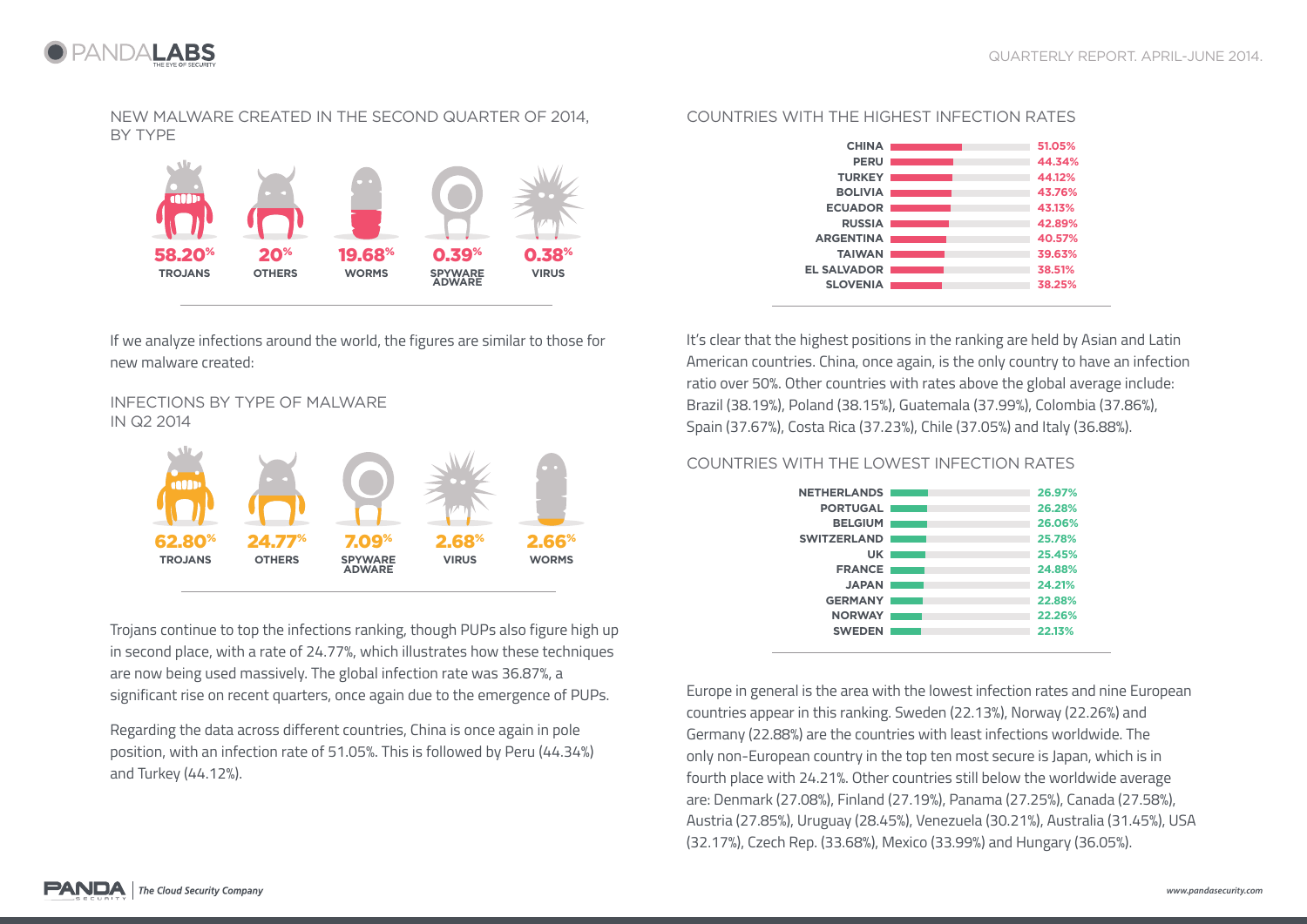

# THE QUARTER AT A GLANCE

This quarter has seen a lot of activity in the world of cybersecurity. In this report we will give an overview of the most important issues worldwide over this period. At the beginning of April, two stories generated a lot of concern:

- **Microsoft's decision to stop supporting one of the most popular operating systems of all time, Windows XP,** which is still used by millions of users around the world.
- The **discovery of an extremely dangerous security hole -dubbed Heartbleed- which affected many major websites**.



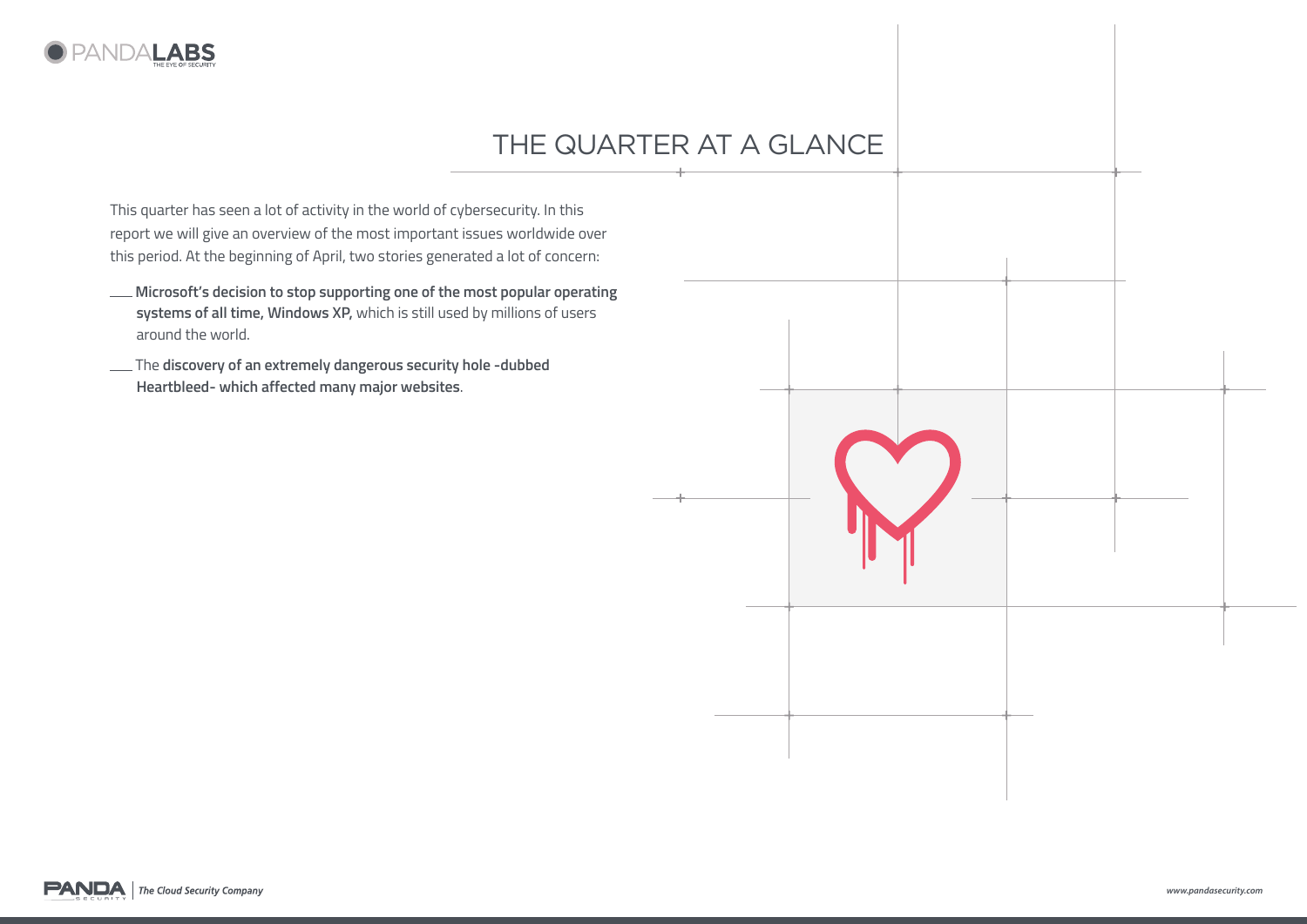

### **CYBERCRIME**

## Last April 8 was the date set by Microsoft to cease offering support for Windows XP

. In short, this means that users of this operating system will no longer receive security updates, so any new security hole discovered will not be patched. However, this coincided exactly with the appearance of a serious security hole affecting Internet Explorer and which could allow an attacker to infect a computer simply when the user visited a website that exploited this vulnerability. There was widespread panic, as attacks exploiting this flaw had already been detected, which led Microsoft to publish an update for the Windows XP version of IE even though it had stopped supporting the operating system.

Most security companies, including Panda Security, have opted to continue providing support and upgrades to all customers that still use XP. Nevertheless, users are strongly advised to consider migrating to a new operating system version that offers greater security, as it is not a question of 'if' new vulnerabilities will be discovered, but 'when'. And from that moment users will be running a risk that would be avoided if they were using a later version of Windows.

**Heartbleed** appeared in early April, just at the same time as support for Windows XP ended.

## Basically, it was a security hole in the OpenSSL library, which is used for encrypting communications

Many Internet services, such as webmail, social networks, online banking, etc. encrypt communication to protect the data exchanged (bank login credentials, passwords, etc.). Servers using the vulnerable library were vulnerable to attack. The problem involved a module that allows open connections to be reused (called 'keep alive'), enabling up to 64 KB of memory on the compromised system to be repeatedly available to an attacker. However, it wasn't a complete disaster, as at least attackers weren't able to choose which part of the memory they had access to, and also a library was released to fix this bug.

Some days later, a 19-year-old Canadian student was arrested for exploiting Heartbleed to steal the data of 900 Canadians from the country's tax office. The Canada Revenue Agency had blocked public access to their online tax service a day after the security flaw had been discovered and made public, yet they did not manage to prevent this attack.

One of the biggest and most controversial attacks during this second quarter involved **eBay**. The online auction company asked all its users to change their passwords as a result of a cyber-attack.

## $\equiv$  It appears that the attackers managed to obtain the credentials of eBay employees and used them to access the company's network

They access to the database containing customer names, encrypted passwords, email addresses, postal addresses, phone numbers and dates of birth.

The controversy however was not due to the attack itself, rather how the company communicated it. At first it seemed that eBay was downplaying the attack, and the incident was not even mentioned visibly on its website.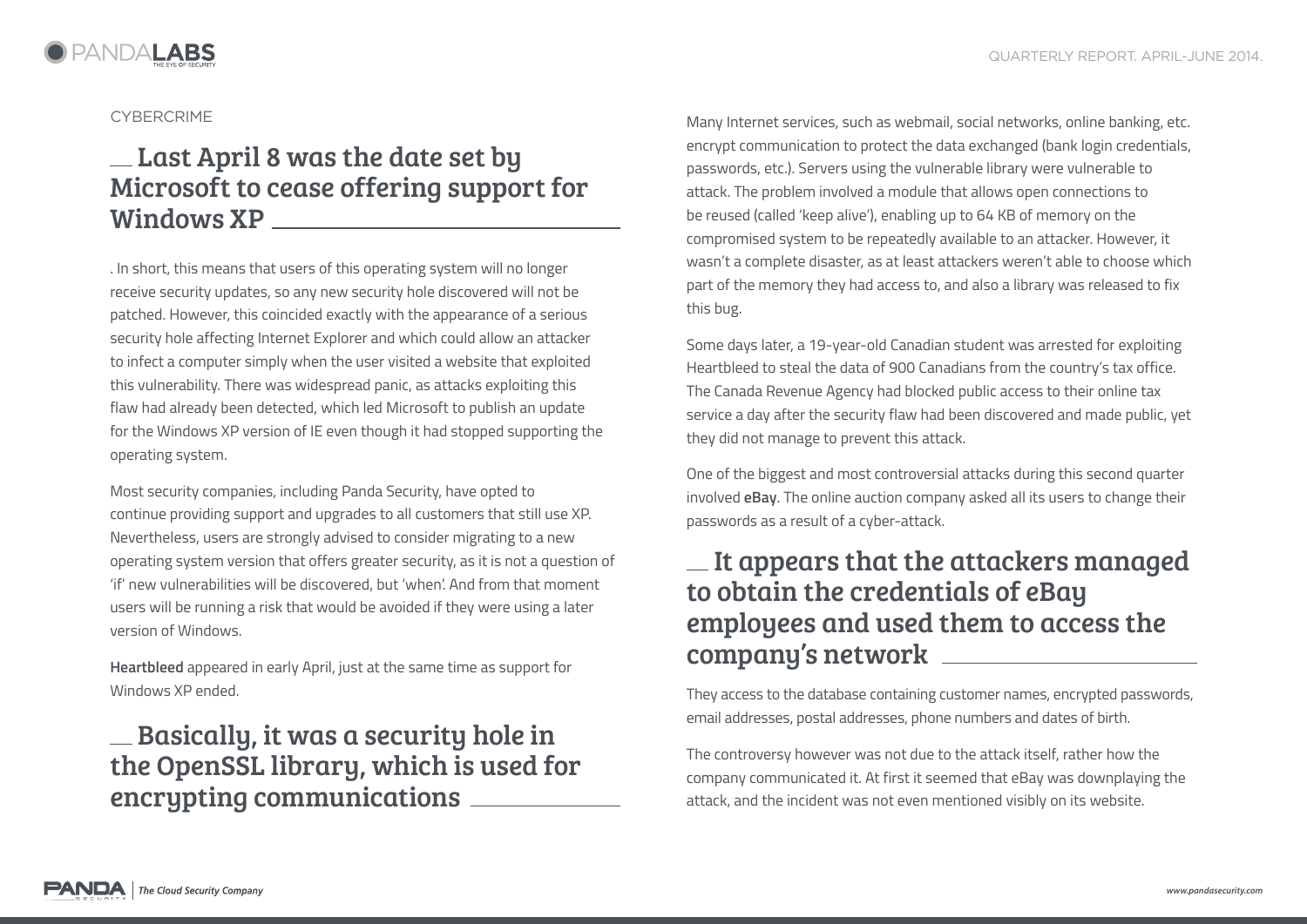

Yet given the seriousness of events, the company was left with no choice but to change tack and release a highly visible notice on its home page asking all users to change their passwords.

Moreover, PandaLabs has detected that cyber-criminals, taking advantage of this incident, are sending phishing emails purporting to be from eBay notifying users of the security problem and providing a (malicious) link for them to change their passwords.

## If users follow this link and enter their details, they will be handing over their eBay credentials to cyber-criminals

Another well-known technology company, **Spotify**, was also the victim of an attack that compromised its corporate network. The interesting thing about this incident however was that it only targeted a single user, something really quite unusual. It either could have been an attack aimed at obtaining information from a single user or an attempt by cyber-criminals to see how far they could get.

Similarly, the **Reuters** website was attacked by the Syrian Electronic Army. In this case it wasn't a Reuters' security problem that led to the attack, instead the victim of the attack –and the route of entry for the hackers– was a service provider used by the company.

The **Domino's Pizza** fast-food chain was also targeted by a group called Rex Mundi, who stole the data of 650,000 customers in France and Belgium, and then asked for a ransom for the information. Company officials however said they refuse to give in to blackmail.

**Hector Xavier Monsegur, alias Sabu**, was arrested by the FBI on June 7, 2011. Many of you will remember him as one of the leaders of Anonymous and Lulzsec. Sabu pleaded guilty to a series of offences and is now facing up to 124 years in jail. Since his arrest however, he has been working with the FBI helping to collect evidence leading to the arrest of other cyber-criminals. As the prosecution acknowledged, with the help of Sabu they have prevented some 300 cyber-attacks over a period of three years. After his arrest he spent seven months in prison and is now awaiting sentence. In May this year Sabu was finally released, having repaid his debt to society thanks to the help he has offered security forces

This second quarter has also witnessed one of the heaviest sentences handed out to a hacker. **David Ray Camez**, one of the ringleaders of a page which traded in stolen credit cards was sentenced to 20 years in prison and ordered to pay \$20 million in damages.

## A huge worldwide police operation, headed by the FBI, neutralized the Blacksades group

This group used a RAT (Remote Access Tool) -of the same name as the group- to carry out a series of crimes related with stolen user credentials. This was one of the biggest security operations in history against these types of criminals.

Another major action against cybercrime, once again featuring the FBI, was the bringing down of the **GameOver Zeus** botnet, a family of malware that used P2P communication, which made it really difficult to combat as it didn't rely on servers that could be neutralized.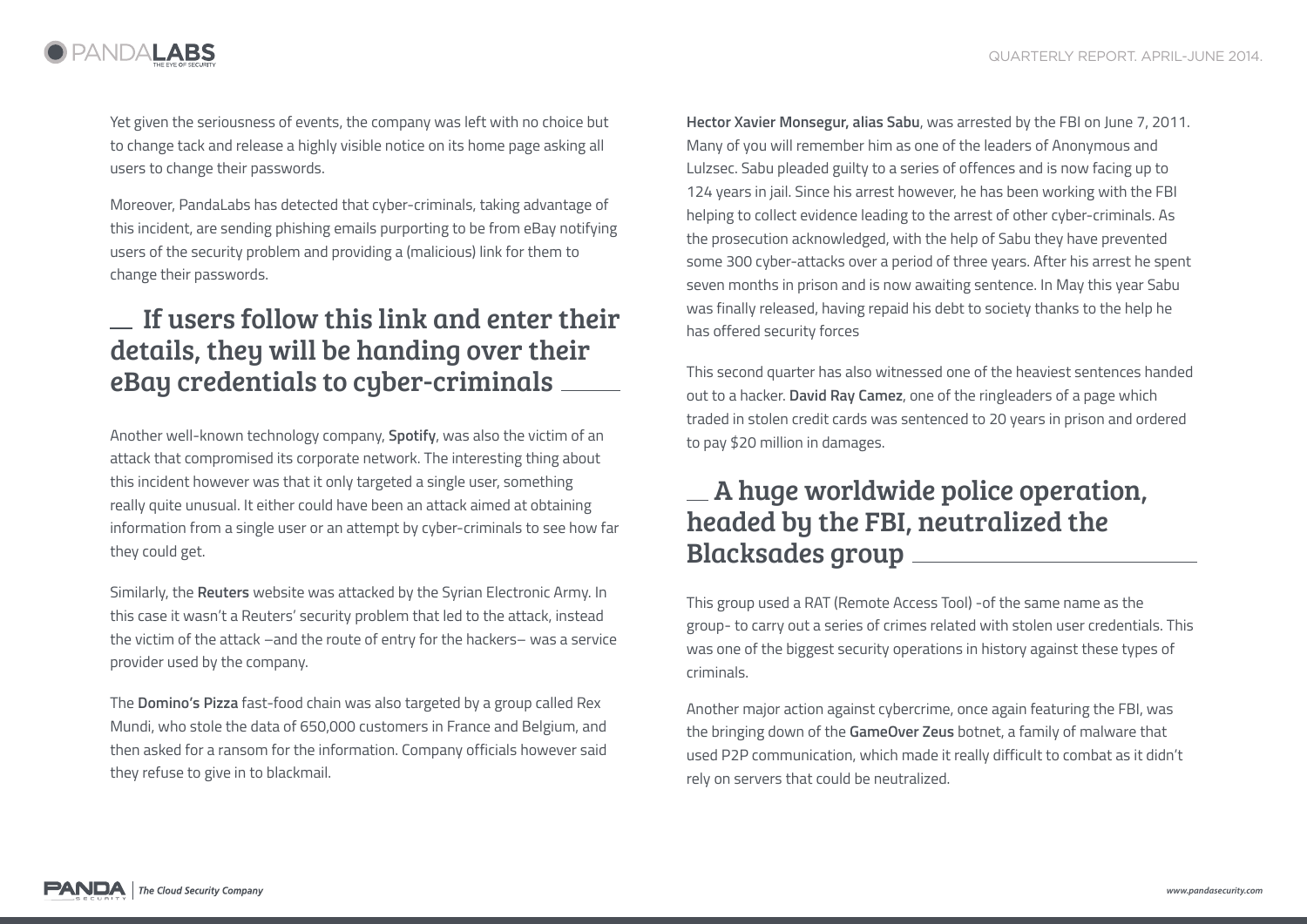

Moreover, the FBI has now pressed charges against the person who controlled the botnet, Russian citizen **Evgeniy Mikhailovich Bogachev**. Bogachev, who is now on the Bureau's 'most wanted' list has also been accused of infecting systems with CryptoLocker.



### The Twitter account for **British Gas** customer support was also hijacked. In this case the hackers started releasing tweets with links that took users to a replica of the Twitter page asking users to enter their login credentials. If they entered them, they would be handing over their details to the cyber-criminals who could then access and use their accounts.

June 12 marked the opening of the World Cup finals in Brazil. A cyber-criminal took advantage of the opportunity to try to steal the Facebook credentials of players of **Top Eleven: Be a Football Manager**, one of the most popular fantasy football games, with over 10 million followers on Facebook.

The attacker used Windows malware disguised as an application. Supposedly, having downloaded the application users could earn tokens for Football Manager that can be used to buy players. Obviously, this wasn't really the case, and those who followed the instructions in the application, apart from not earning tokens, would also risk losing access to their email or Facebook accounts.

### Social networks

### The Syrian Electronic Army hijacked four Wall Street Journal (WSJ) Twitter accounts

The accounts were those of WSJ Africa (@wsjafrica), WSJ Europe (@ wsjeurope), WSJ Vintage (@vsjvintage), and WSJ.D (@wsjd). WSJ rapidly discovered the incident and deleted tweets published by the attackers.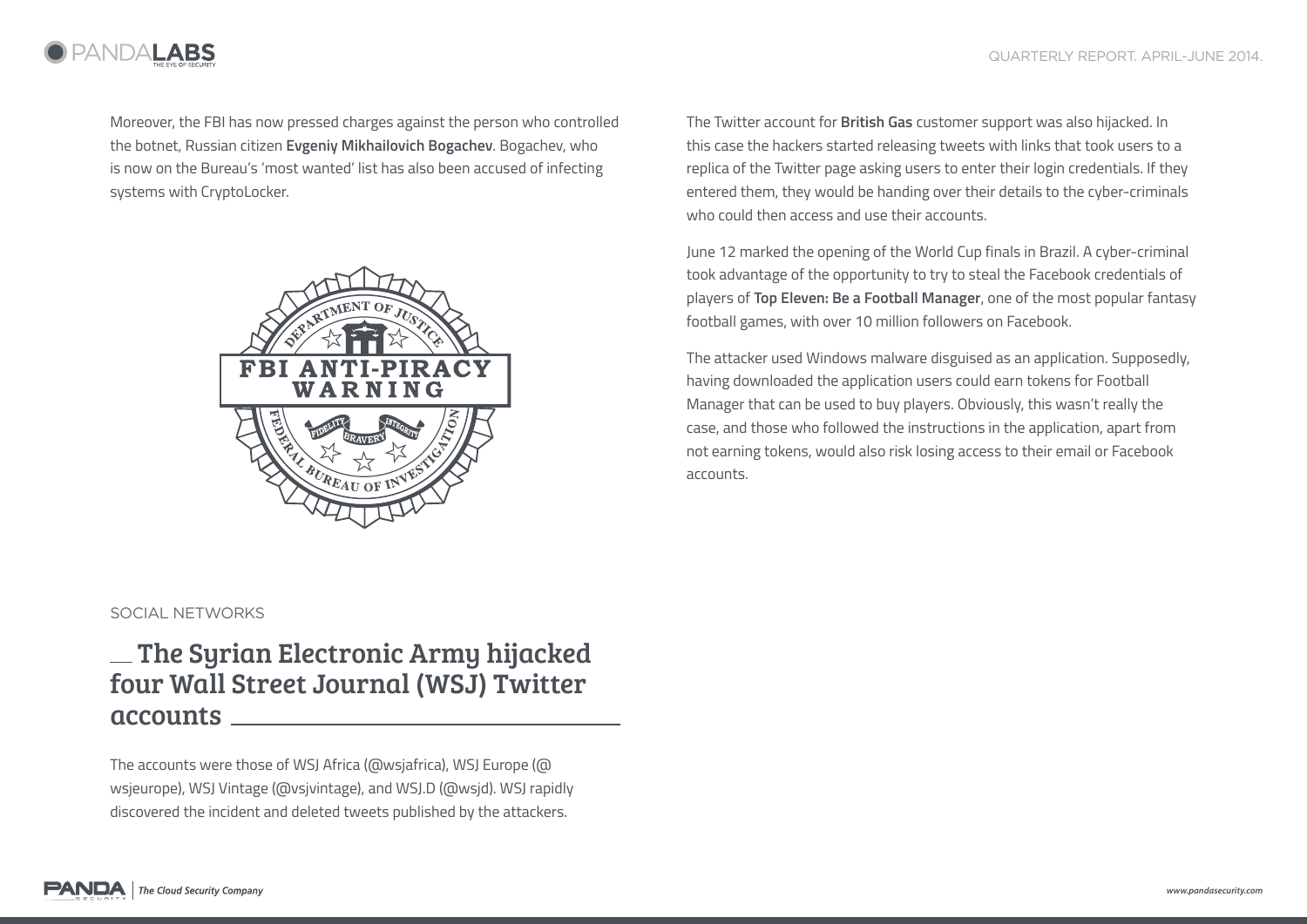

### **SMARTPHONES**

When we talk about security incidents affecting smartphones we normally talk about Android, as it is the most popular operating system. This quarter however we saw several notable attacks on the Apple operating system, iOS.

### In April, a malware campaign was uncovered that targeted jailbroken iPhones/iPads

I.e. those that have been modified by their owners to install applications on them without having to go through the official App Store. The malware, apparently from China, is designed to steal user credentials.

Another case featuring Apple's mobile devices took place in Australia. An Australian newspaper reported that some of the country's Apple users had discovered that their devices had been hijacked, although it's not clear how many users were affected. The story revealed that a number of users discovered a message asking them for \$100 in exchange for handing back control of their devices. It would appear that cyber-criminals had somehow managed to get hold of the Apple credentials of these users, and had impersonated them to remotely lock the devices using the Find my iPhone option which can locate and lock lost or stolen phones. The hackers would only send the new password needed to unlock the phone once the ransom was paid. What seems most likely is that cyber-criminals have hacked the database of the Apple fan forum, and, having stolen login credentials for the forum, have tried to see whether users had the same password for iCloud services. If the passwords matched, they hijacked the device and demanded a ransom.

In the world of **Android** there have been all kinds of stories and attacks, though the most striking are related to fake antivirus software and

ransomware. One so far unique case was that of an app called Virus Shield, which rose to the top of the most popular apps on Google Play. It appeared to be a paid antivirus application, costing \$3.99 However, it offered no protection whatsoever, but had an interface that simulated scans and smartphone protection. It reached more than 10,000 downloads before Google removed it and reimbursed the scammed users.

This quarter we also saw a new family of Android malware emerge, called **Android/Koler.**

### $\equiv$  This attracted coverage in the media as it was an attack similar to that of the Police Virus that previously affected Windows computers

In this case however the malware cannot encrypt data. It's still quite annoying nevertheless and difficult to remove if you don't have an antivirus on your phone, as the message it displays obscures everything else, and users only have a few seconds to try to uninstall it.

While we were analyzing it in PandaLabs, we came across a new variant, identical to the first one, but which connected to a different server. And this server was still active… In this case the cyber-criminals had made a small mistake, and had left the door ajar while configuring it. Sadly we couldn't access all the information there (a mysql database with data on infections, payments, etc.), though we were able to download files from the server and take a look at how it operates.

The way it works on the server side is similar to the malware that targeted Windows computers: several scripts geotag the device and display a message in the local language along with localized security force images. Information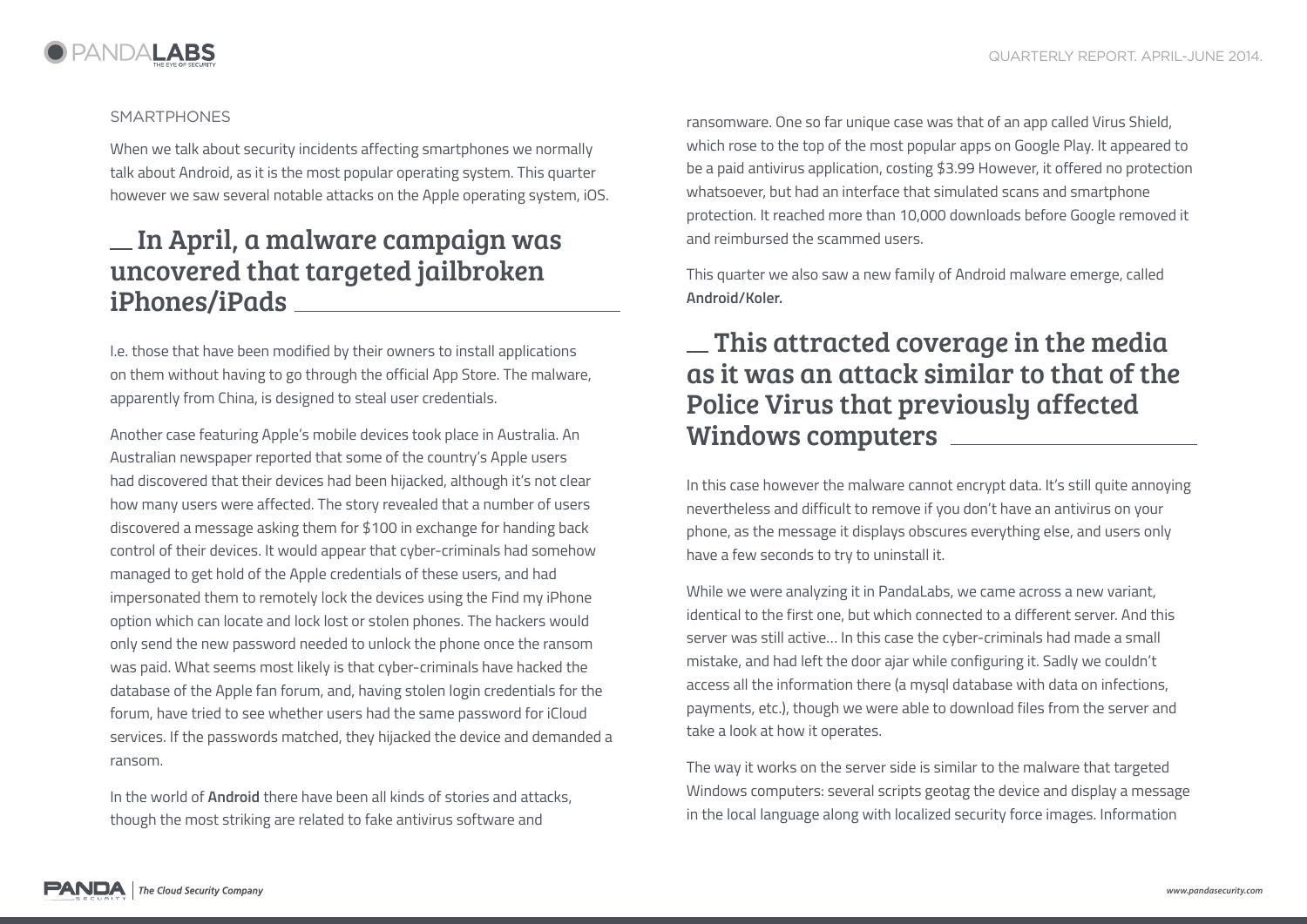

from all **infected devices** is saved in the database along with the MD5 of the corresponding malware. This makes it possible to track the number of infections with each variant of the malware and measure the success of different infection campaigns.

The malware is designed to attack users in 31 countries worldwide, 23 of them in Europe: Austria, Belgium, Czech Republic, Denmark, Finland, France, Germany, Greece, Hungary, Ireland, Italy, Latvia, Netherlands, Norway, Poland, Portugal, Romania, Slovenia, Slovakia, Spain, Sweden, Switzerland and the UK. The remaining countries where users could also be targeted are: Australia, Bolivia, Canada, Ecuador, Mexico, New Zealand, Turkey and the USA.

Another type of ransomware appeared this quarter, this time originating in Russia. This malware really did encrypt information (images and videos) on devices and demanded a ransom to release them.

As if it wasn't enough to have malware for smartphones lurking in app stores or on any web page, there has even been a case where the malware came pre-installed. This was the case with a Chinese manufacturer, who included a data-stealing Trojan that sent information to a server in China.

### **CYBERWAR**

One of the most interesting cases that occurred during the last quarter was in Belgium.

### The Ministry of Foreign Affairs had been compromised by hackers

Russia was once again suspected of being the source of the attack, though we have to reserve judgment, as the investigation is still ongoing and it may take time to find out what really happened.

In the UK, a senior government official confirmed that an attack originating from a 'foreign power' had been detected. The attackers managed to access the account of a system administrator of the Government Secure Intranet, although the attack was nipped in the bud and no data was stolen.

Regarding internal espionage, **Charles Farr**, Director General of the Office for Security and Counter-Terrorism has said that communications over **social networks** or foreign search engines are understood by the British Government as being "external", meaning they don't need a court order to obtain access to information or communications across Google, Twitter or Facebook.

Such statements, along with all the recent scandal regarding the NSA is leading to a change in the way users behave. In fact, according to a recent study, there is now more than twice the amount of encrypted traffic circulating on the Internet than there was before these massive espionage cases were leaked. And this is not the only consequence, the German Government has canceled a contract with US telecom company Verizon, as part of its reshaping of internal communications, after revelations of spying by the US government, who had even tapped the phone of Chancellor Angela Merkel.

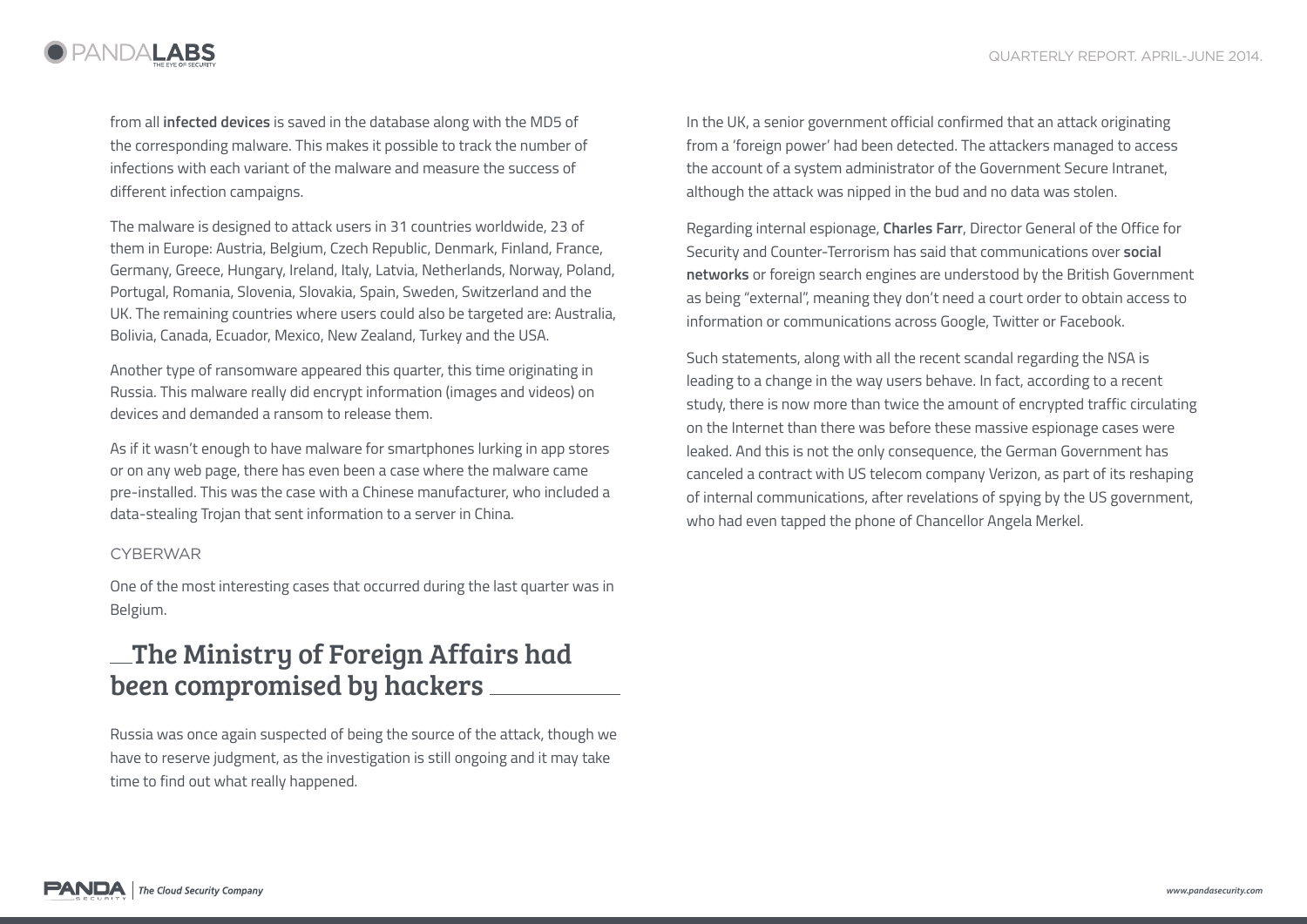

## conclusion

The second quarter of 2014 lived up to expectations, and despite numerous attacks, there was also a lot of good news in the fight against cybercrime, mainly involving the FBI. Among the main conclusions of this report is the fact that that malware is still being created at the record levels reached in the previous quarter.

## 15 million new samples were generated, at an average rate of 160,000 every day

Along these lines, while Trojans are still the most common type of malware, accounting for **58.20%** of new malware, this figure is significantly lower than the previous quarter **(71.85%)**. This is not so much due to a drop in number of new Trojans, but more to a **substantial increase in PUPs** (Potentially Unwanted Programs).

We are now half way through 2014 and in the coming six months we will be watching out for news and developments in the world of IT security, where we will no doubt witness new attacks targeting companies in strategic sectors and which we will discuss in future reports.

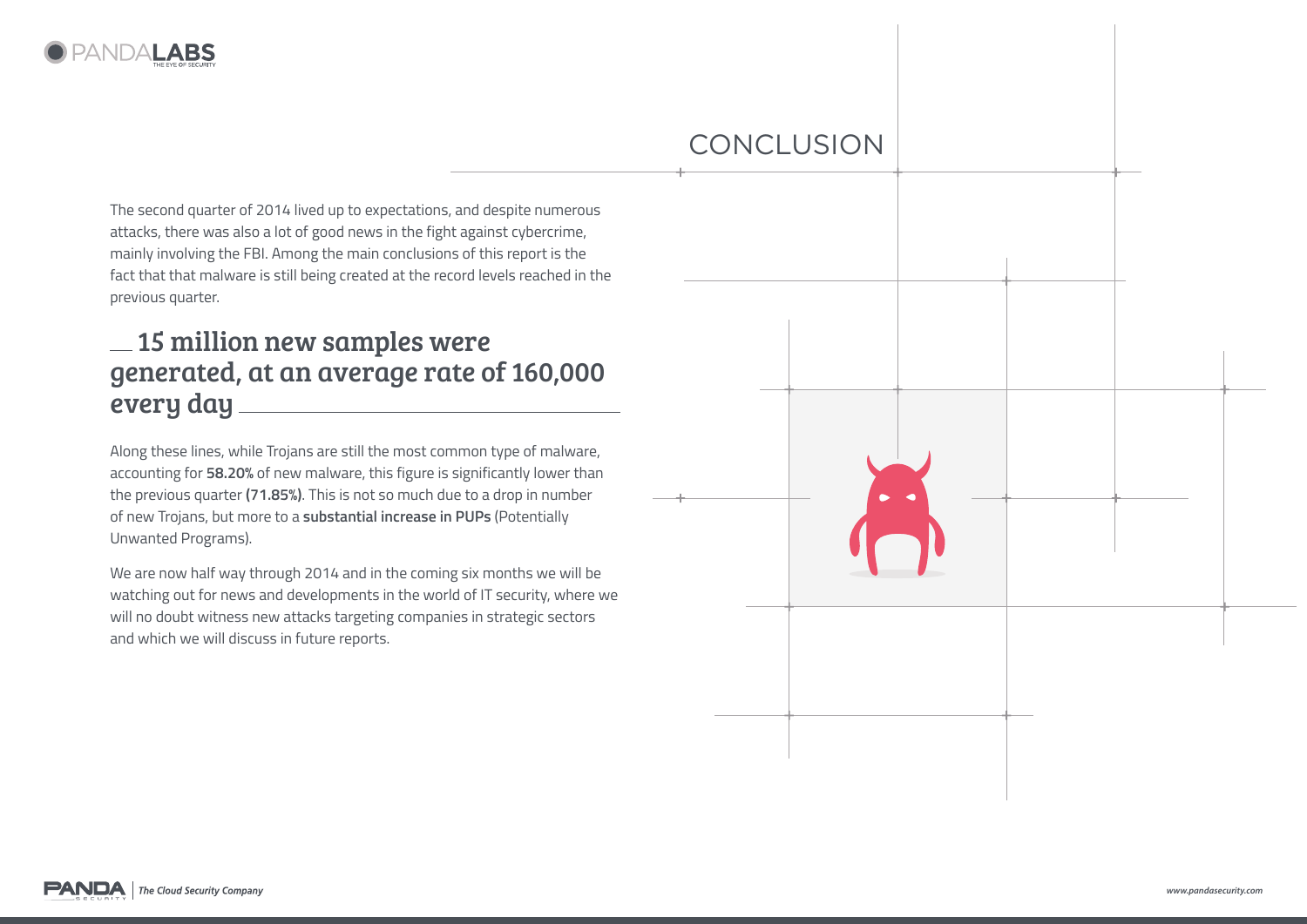

# about pandalabs

PandaLabs is Panda Security's anti-malware laboratory, and represents the company's nerve center for malware treatment.

- PandaLabs creates continually and in real-time the counter-measures necessary to protect Panda Security clients from all kind of malicious code on a global level.
- PandaLabs is in this way responsible for carrying out detailed scans of all kinds of malware, with the aim of improving the protection offered to Panda Security clients, as well as keeping the general public informed.

Likewise, PandaLabs maintains a constant state of vigilance, closely observing the various trends and developments taking place in the field of malware and security. Its aim is to warn and provide alerts on imminent dangers and threats, as well as to forecast future events.

> https://www.facebook.com/PandaUSA https://twitter.com/Panda\_Security https://plus.google.com  $\mathfrak{L}^+$  $\frac{Y_{01}}{Y_{02}}$  http://www.youtube.com/pandasecurity1 http://www.linkedin.com/company/panda-security http://mediacenter.pandasecurity.com  $\mathbf{0}$